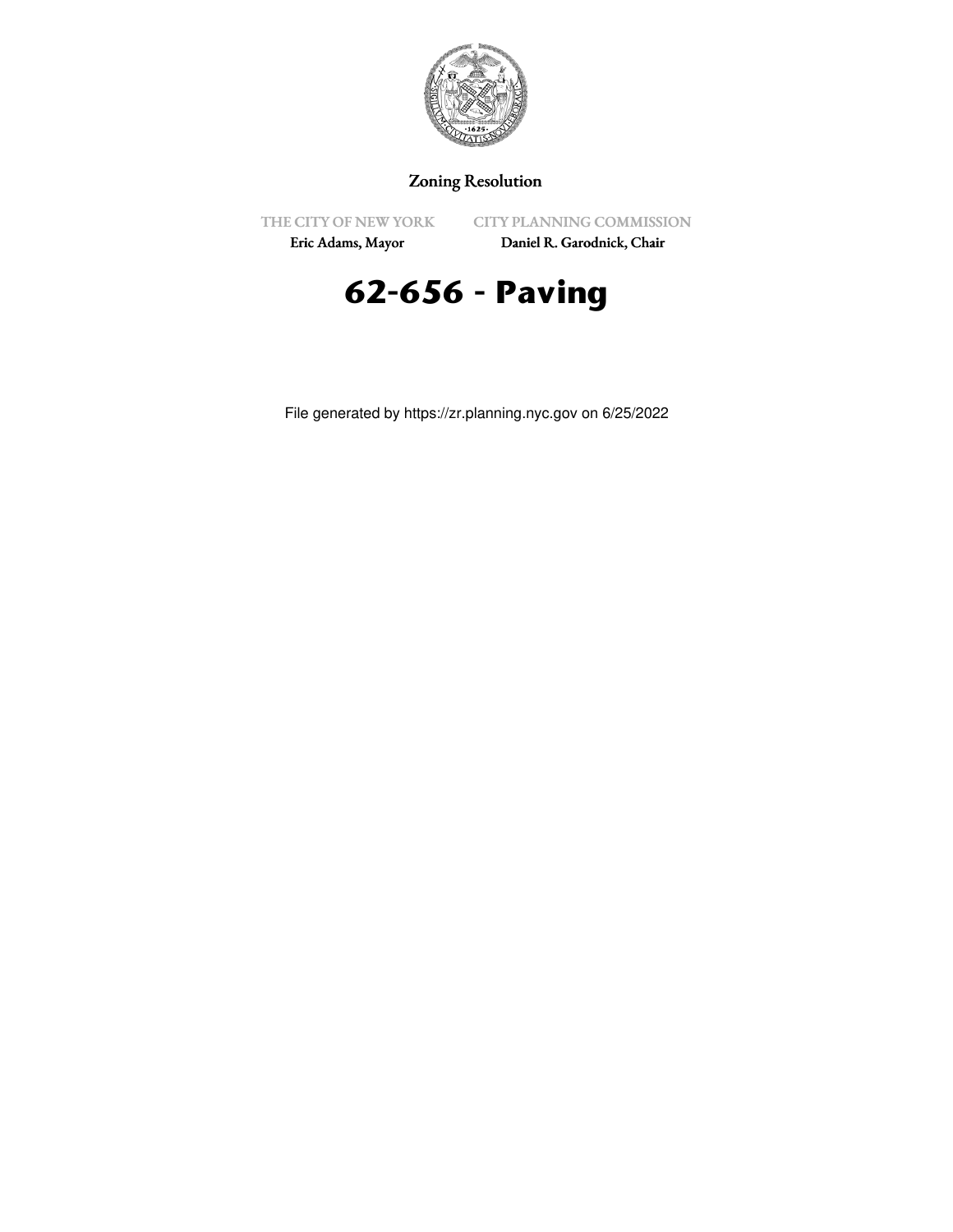## **62-656 - Paving**

LAST AMENDED 4/22/2009

Paving in #waterfront public access areas# shall comply with the following:

- (a) Locational requirements
	- (1) Within required circulation paths

All paving material for a required circulation path shall be permanent, durable, accessible to persons with physical disabilities, and shall consist of one or a combination of the following:

- (i) Unit pavers constituted of stone, concrete, granite, asphalt or a mix of these materials with other aggregates;
- (ii) Concrete, prefabricated, poured or permeable;
- (iii) Wood planks for boardwalk or decking, except that tropical hardwood shall not be permitted;
- (iv) Solid plastic, such as "plastic lumber," high density polyethylene, wood composite plastic or fiberreinforced plastic.
- (2) Other than within required circulation paths

In addition to the permitted paving materials of paragraph (a)(1) of this Section, the following materials shall be permitted anywhere in a #waterfront public access area#:

- (i) Blocks such as Belgian blocks, cobble stones, concrete cobbles or Eurocobble;
- (ii) Gravel, loose, installed over a solid surface or glued with resin;
- (iii) Wood chips or other similar material;
- (iv) Metal grating, limited to locations that require drainage and for #platforms#;
- (v) Asphalt, impermeable or porous, which may be imprinted with thermoplastic patterns.
- (3) Special regulations for Type 2 #upland connections#

Paving for driveways and pedestrian paths shall be subject to the standards of the New York City Department of Transportation for roadbeds and sidewalks.

- (b) Dimensional requirements
	- (1) All unit pavers shall have a minimum thickness dimension of two inches for pedestrian use and three inches for vehicular use and shall not exceed a maximum of four square feet in area.
	- (2) Wood planks or plastic lumber for boardwalk or decking shall be a minimum of three inches thick (nominal dimension). The direction of planks shall not be parallel to the direction of traffic.
	- (3) Concrete slabs, other than in #upland connections#, shall be a maximum of two feet in any one dimension.